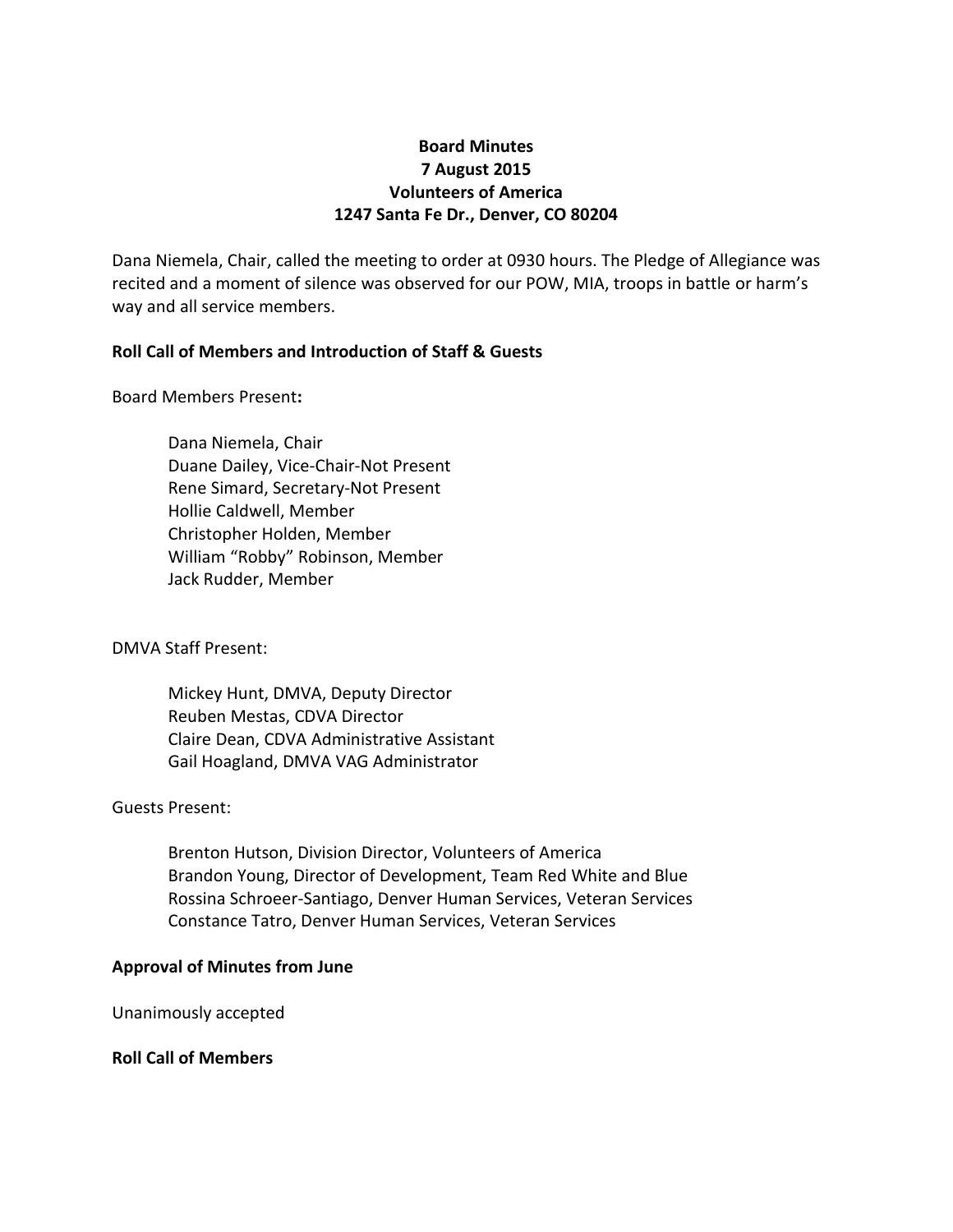Chris Holden: Having served in the Army for 25 ½ years, Chris is now employed with defense contractor Akima located in Colorado Springs. Chris has worked on Outreach in the Colorado Springs area, particularly transition activities for Peterson AFB and the Air Force Academy.

Jack Rudder: After retiring from the Air Force, Jack worked as a high school teacher and principal. Since 2012, Jack has served as the Rio Grande County Service Officer and is working with a local Rio Grande County non-profit.

Hollie Caldwell: Soon after high school, Hollie enlisted with the Air Force. She served 10 years as an Air Force nurse and is currently the Dean at The School of Nursing at Platt College. Ten percent of her students are veterans. Hollie is very active with Wounded Warriors.

Dana Niemela: Dana served as a Logistics Officer for the U.S. Navy from 1997-2005. She is currently the Manager for Veterans Services for the City and County of Denver.

Robby Robinson: Having served in the Army for over 30 years, Robby worked as the Deputy Director for the Department of Military and Veterans Affairs up until 2009. He has been on the Board since 2011 and is most proud of the organization's grant programs.

## **Guest Introduction – Dana Niemela**

Rossina Schroeer-Santiago and Constance Tatro, Employment Case Manager and Community Resource Navigator, respectively, explained their roles with Denver Human Services, Veterans Services. They take into account a veteran's interests, needs and strengths and work history to help them reintegrate in a career with long-term sustainability.

Division Director Brenton Hutson with Volunteers of America explained their one-stop for veterans that within the shared space, various non-profits can provide assistance for food, healthcare, shelter, education and employment. It is staffed with volunteers and peer navigators to aid in mentoring veterans. Though the doors have been opened since July 1, 2015, the grand opening ceremony with Governor Hickenlooper will be held next Friday. A \$1million grant was awarded from the Bill Daniels Fund. Collaboration between non-profits and lack of funding are two of the gaps in service that have been identified. One of the goals is to end chronic homelessness and have the capability to provide a home within 30-days. The lack of affordable rentals in Denver has been a real challenge. Volunteers of America is looking to build partnerships with area landlords to provide affordable housing. The diverse geology of Colorado brings a challenge to finding and helping homeless veterans.

A brief tour of the facilities followed.

Brandon Young, Director of Development for Team Red White and Blue discussed his organization and how it aims to grow authentic relationships within the community. The enrichment equation consists of a strong focus on positive health behaviors, people and purpose. There are currently 80,000 members with 110 new members daily in the U.S. gained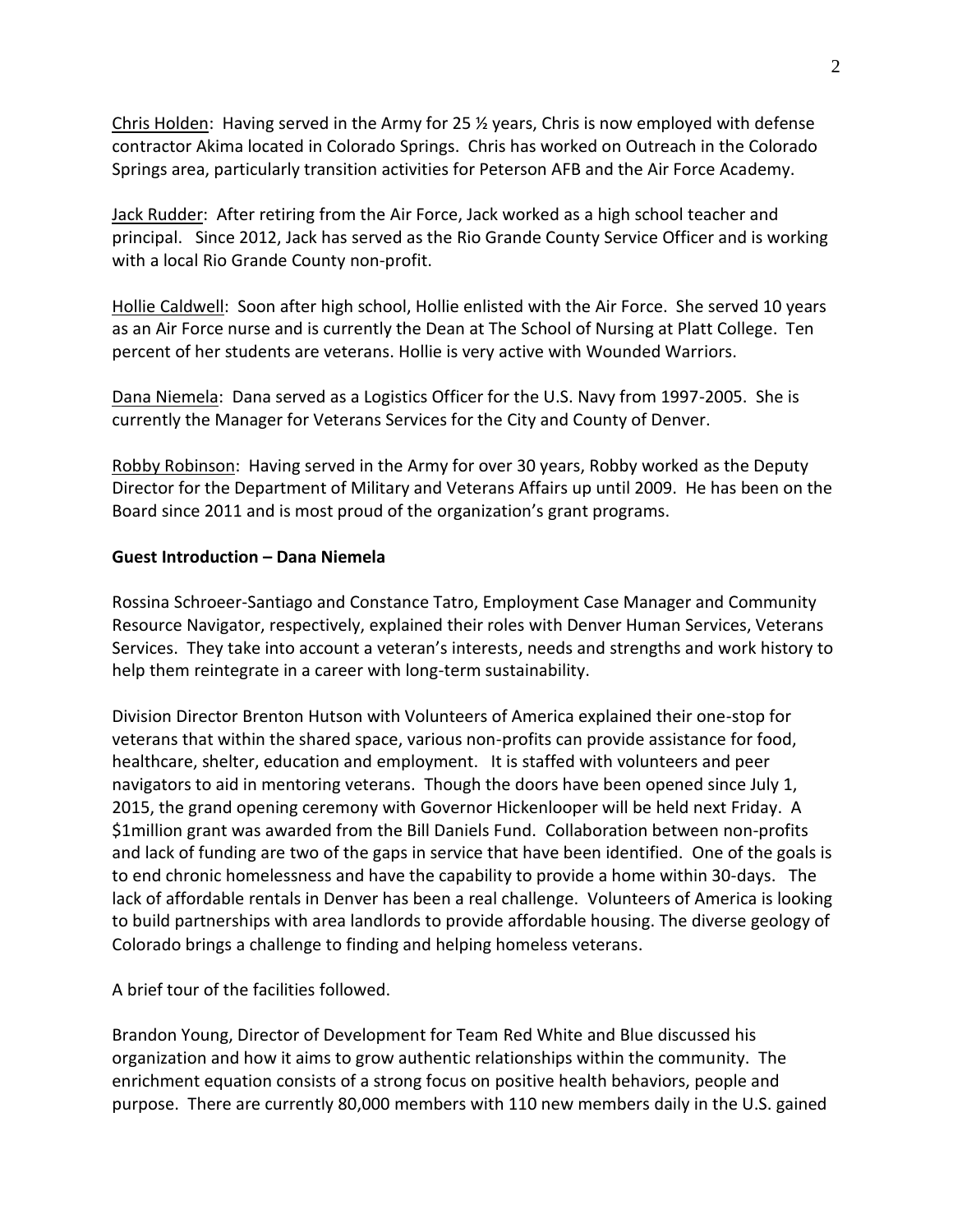mainly through outreach like regional races and gyms. Team Red White and Blue has a turnkey operating model with a budget from the national organization that allows local leadership, under the guidance of the Regional Director to run the chapter, allowing the personality of the community emerge. Colorado currently has two chapters, one in Colorado Springs and the other in Denver. Fort Collins will be starting a chapter soon. Chris Holden added that Team Red White and Blue is successful in utilizing social media, targeting post 9-11 veterans and their family members. Upcoming events include a hike of Mt. Bierstadt and Microsoft will sponsor this year's Old Glory relay that travels across the U.S. over September 11. Dana shared her story of competing in the Marine Corp marathon.

Mickey Hunt: Mickey will be attending a ribbon cutting ceremony in Granby in September. During a visit to Westcliffe, Colorado Serves met with older, retired veterans. The new Custer County Service Officer will hold a monthly veterans meeting to foster community involvement. Mickey will travel to the Grand Junction Mental Health Summit next week. The Colorado National Guard Chinooks deployed to Kuwait to serve that region. There will be no budget increase this year for decision items. Though the Grand Junction Armory/Veterans One-stop will not be approved of this year, it will stay on the Colorado Joint Budget Committees unapproved items list, which will allow for further discussion. Ben Mestas and Mickey met with members of the Department of Local Affairs last month to discuss the unused VASH Vouchers in Denver and Colorado Springs. Denver did not use the vouchers because it does not have any affordable housing available. Rally.6, a successful non-profit in Texas, will be locating to El Paso County, Colorado. State Veterans Community Living Centers will be visited over October 15, 2015.

Ben Mestas: A record was set with 299 burials at the Veterans Memorial Cemetery of Western Colorado in Grand Junction for Fiscal Year 2014-2015. Construction of new columbariums and emplacement of additional vaults will be complete with a ribbon-cutting ceremony on November 11. State Service Officers will be travelling to parts of Colorado to conduct semiannual training. House Bill 1315 passed, giving additional money for County Service Officers. Pitkin County will now be hiring their own Service Officer and Custer County has made their Service Officer full-time. Ben mentioned that there is a small increase in travel budget for the Board due to elections of the two Board members from rural communities. Travel Expense Statements need to be turned in to Claire Dean. Access to DD214's will be done electronically in 2016. Both Claire Dean and Diane Ricci are in the process of getting access to electronic DD214's. Duane Dailey will need to report on the September Staff Outreach and the April Training Conference to the Governor in the Governor's Report due in December.

Robby Robinson: Vicky Manley, Director of State Veterans Community Living Centers, is no longer working for the State of Colorado. Services for Ken Melcher will be next Friday at 10am. He was involved with the United Veterans Committee, and well respected in and around the Denver area.

Gail Hoagland: Over half of the Grantees attended last month's webinars. Meeting new requirements will be a challenge for some. Currently there are two contracts pending. Many